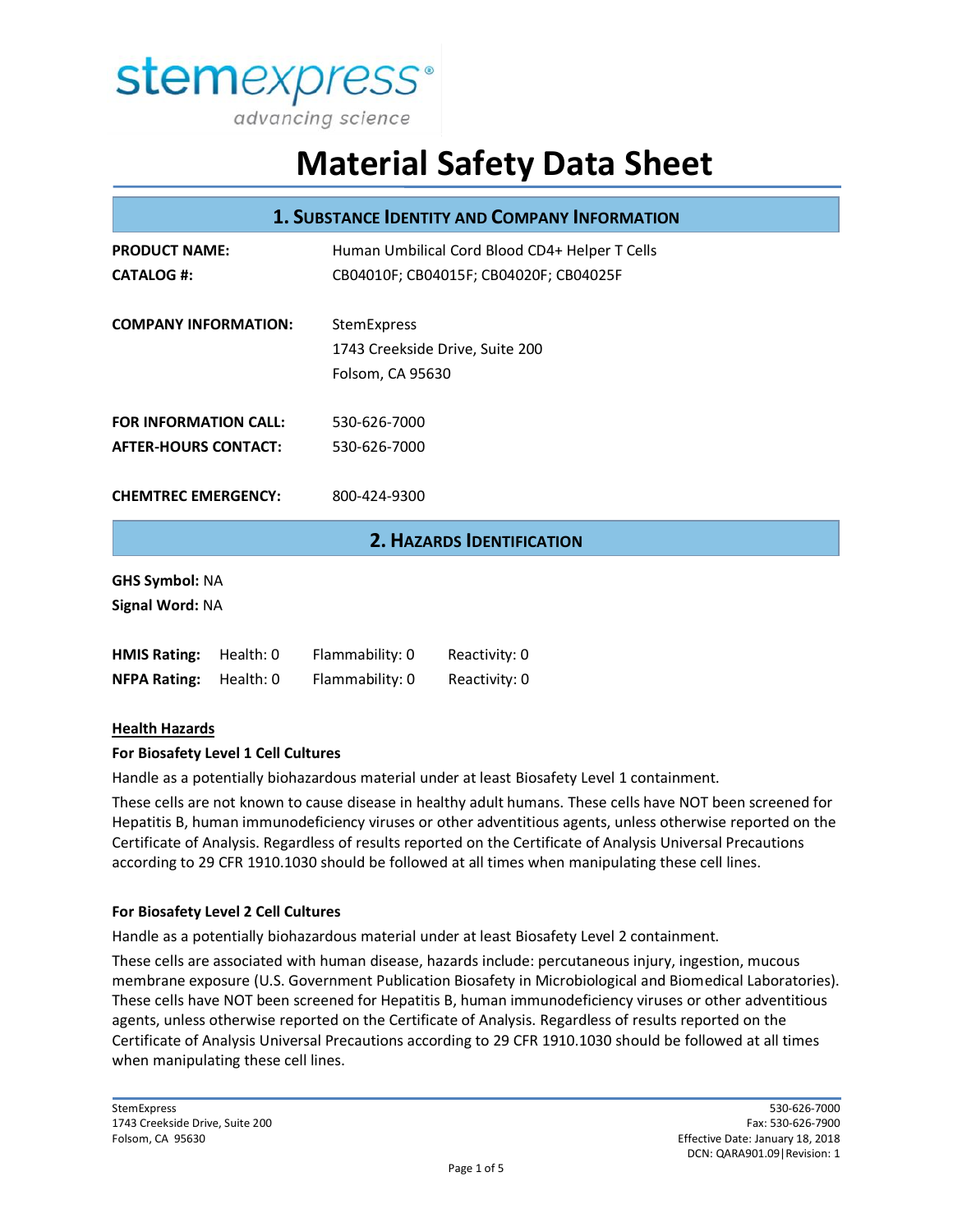

advancing science

## **Material Safety Data Sheet**

#### **Route of Exposure**

**Eye Contact:** Data not available **Skin Contact:** Data not available **Skin Absorption:** Data not available **Inhalation:** Data not available **Ingestion:** Data not available **Parenteral Exposure:** Data not available

### **3. COMPOSITION/INFORMATION ON INGREDIENTS**

#### **Various Animal Cell Cultures at Biosafety Level 1 or 2**

Fresh cells are shipped in liquid cell culture medium, a mixture of components that may include, but is not limited to: inorganic salts, vitamins, amino acids, carbohydrates and other nutrients dissolved in water.

This substance contains no ingredients at concentrations to be considered hazardous as defined by OSHA 29CFR 1910.1200 however this product should be handled according to good lab practices, with proper personal protective equipment, proper engineering controls and within the parameters of the purchaser's chemical hygiene plan.

## **4. FIRST AID MEASURES**

#### **Report to your Safety Office and Seek Medical Attention as Soon as Possible**

**Ingestion**: If person is unconscious seek emergency medical attention; never give anything by mouth to an unconscious person. If the person is conscious wash mouth out with copious amounts of water and call a physician. Do not induce vomiting unless directed to do so by a physician.

**Inhalation**: If person is unconscious seek emergency medical attention, if person is conscious remove to fresh air and call a physician.

**Dermal Exposure:** Immediately wash skin with copious amounts of water followed by washing with soap and copious amounts of water. Remove all contaminated clothing.

**Eye Exposures:** Flush eyes with copious amounts of water for at least 15 minutes with eyelids separated and call a physician.

**Puncture Wound:** Wash thoroughly with soap and water. Allow to bleed freely. Call a physician.

**Notes to Physician**: Treat symptomatically and supportively.

### **5. FIRE FIGHTING MEASURES**

**General:** Wear self-contained breathing apparatus in pressure demand, MSHA/NIOSH approved. During a fire, irritating and toxic gases may be generated by thermal decomposition.

**Extinguishing Media:** Water spray, carbon dioxide, dry chemical powder, Halon (where regulations permit), or appropriate foam.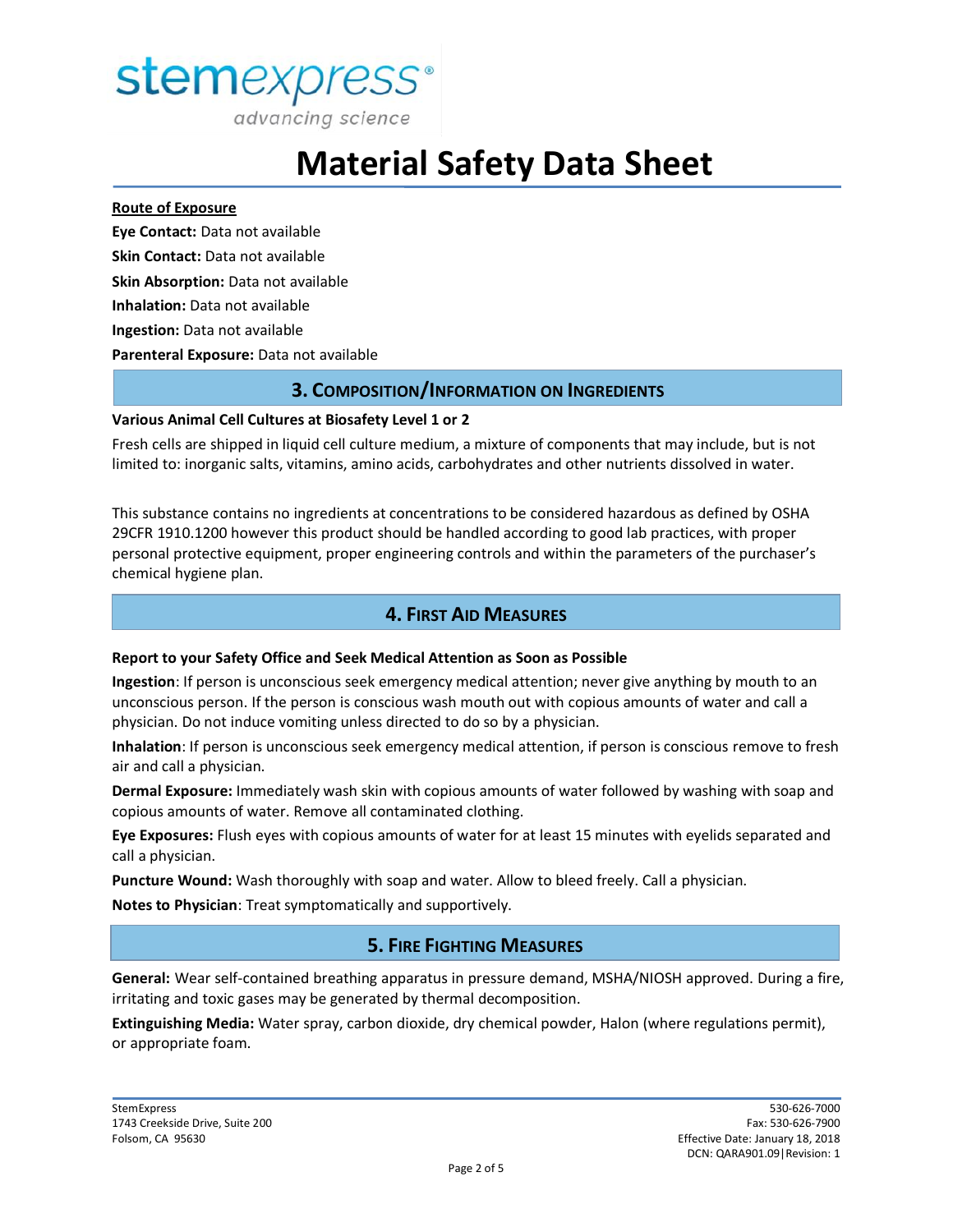

**Autoignition Temperature:** N/A **Explosion Limits:** N/A **Flash Point:** Data not available

### **6. ACCIDENTAL RELEASE MEASURES**

**Use Personal Protective Equipment:** Including chemical splash goggles, chemical resistant gloves, and appropriate clothing to prevent skin exposure. In addition, a respiratory protection program that complies with OSHA 29 CFR 1910.134 and ANSI Z88.2 requirements or European Standard EN 149 must be followed whenever workplace conditions warrant respirator use.

#### **Methods for Cleaning Up**

**Patient/Victim:** Wash with soap and water. Work clothes should be laundered separately. Launder contaminated clothing before re-use. Do not take clothing home.

**Equipment/Environment:** Allow aerosols to settle; wearing protective clothing, gently cover spill with paper towel and apply 1% sodium hypochlorite, starting at perimeter and working towards the center; allow sufficient contact time before clean-up (30 min).

**Note: The use of additional PPE may be necessary for cleaning solutions.**

#### **7. HANDLING AND STORAGE**

Handle and store according to instructions on product information sheet and label.

**Special Requirements:** Follow established laboratory procedures when handling material.

#### **8. EXPOSURE CONTROLS AND PERSONAL PROTECTION**

**Engineering Controls:** The use and storage of this material requires user to maintain and make available appropriate eyewash and safety shower facilities. Use fume hood or other appropriate ventilation method to keep airborne concentrations a low as possible.

**Personal Protective Equipment:** Including safety glasses or goggles, chemical resistant gloves, and appropriate clothing to prevent skin exposure. In addition, a respiratory protection program that complies with OSHA 29 CFR 1910.134 and ANSI Z88.2 requirements or European Standard EN 149 must be followed whenever workplace conditions warrant respirator use.

**Exposure Limits:** No exposure limits for this material have been established by ACGIH, NIOSH, or OSHA. There are no Vacated OSHA PEL for this material.

#### **9. PHYSICAL AND CHEMICAL PROPERTIES**

#### **Physical State:** Aqueous liquid

No Information is available for PH, Vapor Pressure, Vapor Density, Evaporation Rate, Viscosity, Boiling Point, Freezing/Melting Point, Odor Threshold, Decomposition Temperature, Solubility, Specific Gravity/Density, or Molecular Weight.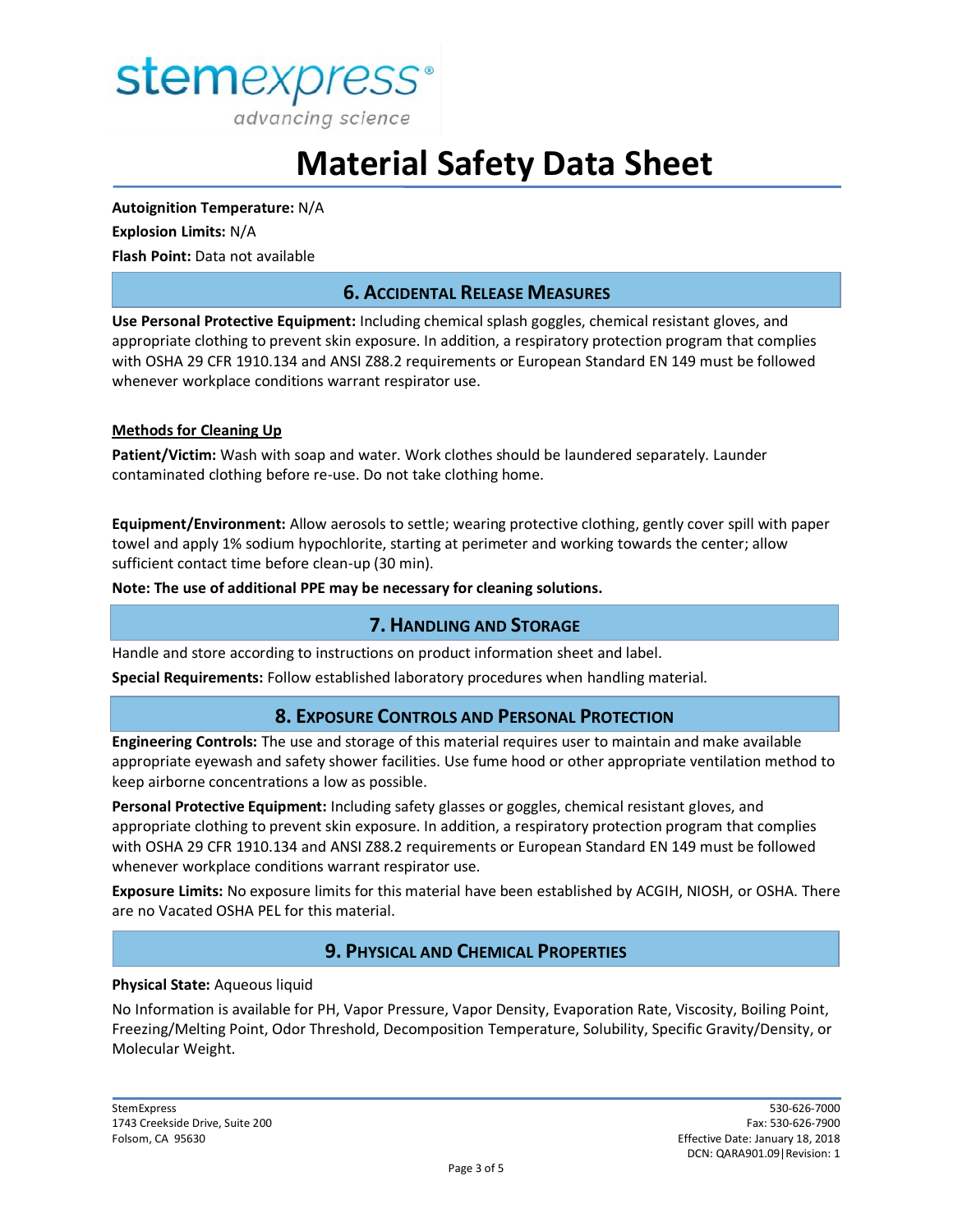

## **10. STABILITY AND REACTIVITY**

**Chemical Stability:** Stable **Conditions to Avoid:** No information available **Incompatibility:** No information available **Hazardous Decomposition/By-Products:** No information available **Hazardous Polymerization:** Will not occur

### **11. TOXICOLOGICAL INFORMATION**

**Toxicity Data:** Data not available

**Effects of Short Term Exposure:** Data not available

**Effects of Long Term or Repeated Exposure:** Data not available

**Sensitization of Product:** Data not available

**Chronic Exposure–Teratogen:** Data not available

**Chronic Exposure–Mutagen:** Data not available

**Chronic Exposure–Reproductive Hazard:** Data not available

No Information was found in relation to: RTECS, LD50/LC50, Carcinogenicity, Epidemiology, Teratogenicity, Reproductive effects, Mutagenicity, or Neurotoxicology.

**Note: The toxicological properties of this substance have not been fully investigated.**

#### **12. ECOLOGICAL INFORMATION**

No ecological information available.

#### **13. DISPOSAL CONSIDERATIONS**

**Waste Disposal Method:** Hazardous waste generators are required to determine if a discarded chemical is classified as a hazardous waste according to 40 CFR Part 261.3. In addition waste generators must consult about and comply with all state and local regulations to ensure compliance.

#### **14. TRANSPORT INFORMATION**

**Land Transport (ADR/RID):** Not a dangerous good in sense of this transport regulation.

**Inland Water Ways Transport (ADN):** Not a dangerous good in sense of this transport regulation. Sea Transport (IMDG): Not a dangerous good in sense of this transport regulation.

**Air Transport (ICAQ-TP / IATA-DGR):** Not a dangerous good in sense of this transport regulation DOT Classification: Not a DOT controlled material (United States)